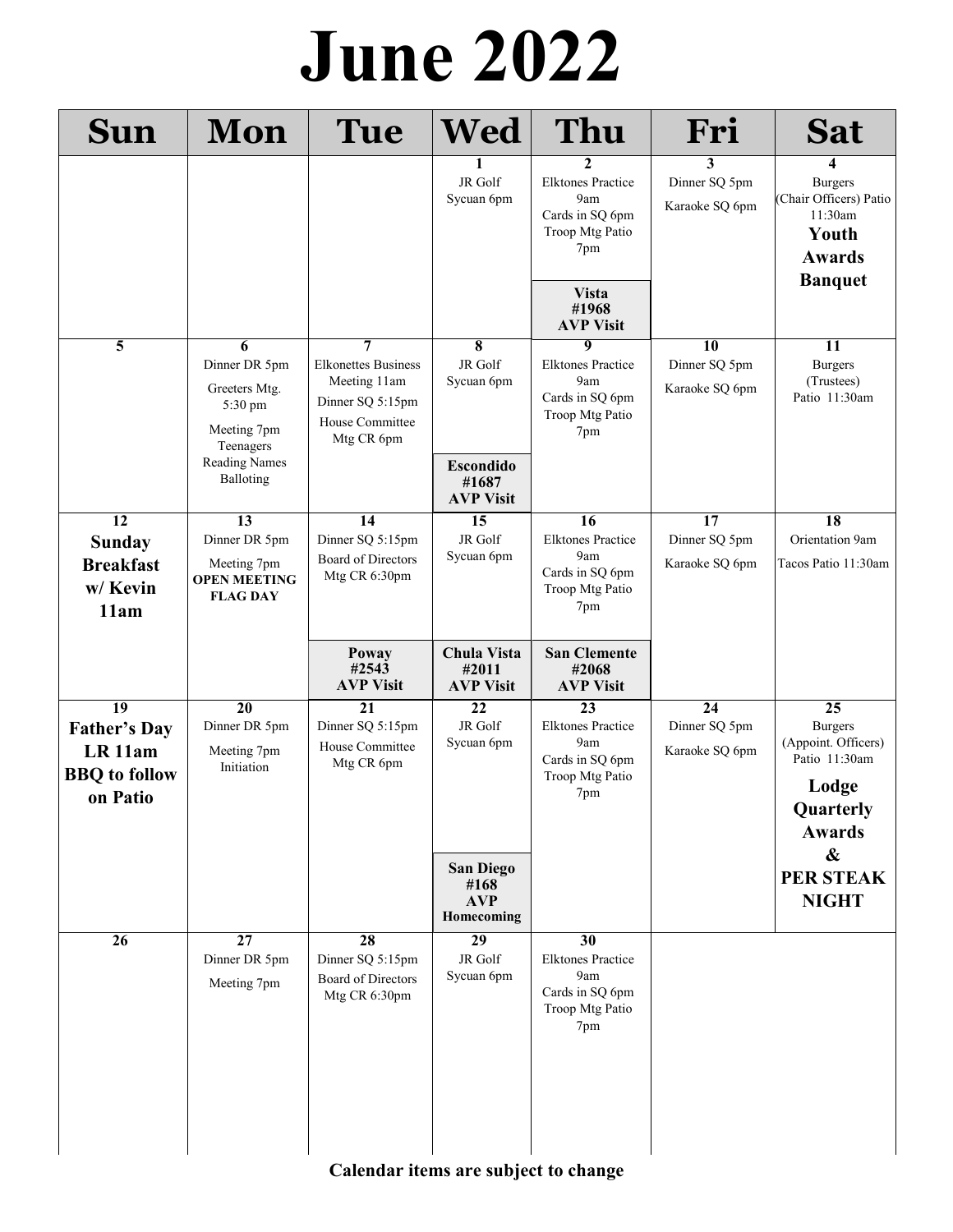## Page 2 **El Cajon Elks #1812 July 2022**

| <b>Sun</b>                                                                                                                                                                                                                                                                                                                                                                                                                                                      | Mon                                                                        | Tue                                                                        | <b>Wed</b> | Thu                                                                                | Fri                                   | <b>Sat</b>                                                                                                                    |
|-----------------------------------------------------------------------------------------------------------------------------------------------------------------------------------------------------------------------------------------------------------------------------------------------------------------------------------------------------------------------------------------------------------------------------------------------------------------|----------------------------------------------------------------------------|----------------------------------------------------------------------------|------------|------------------------------------------------------------------------------------|---------------------------------------|-------------------------------------------------------------------------------------------------------------------------------|
| Dinner SQ 5pm<br><b>Burgers</b><br>If you wish to have your event flyer or an article in our<br>(Chair Officers) Patio<br>Lodge bulletin, please contact either the Bulletin Editor at<br>Karaoke SQ 6pm<br>11:30am<br>bulletineditor@elcajonelks.com or the Public Relations<br>Chairperson, Stacy Mackey, at stacy@xlstaffing.com.<br>ALL articles or flyers must be turned in $NO$ LATER<br><b>than the 10th</b> of the month for the next month's bulletin. |                                                                            |                                                                            |            |                                                                                    |                                       |                                                                                                                               |
| $\overline{\mathbf{3}}$                                                                                                                                                                                                                                                                                                                                                                                                                                         | 4<br>NO MEETING<br><b>INDEPENDENCE</b><br><b>DAY PARTY</b><br><b>PATIO</b> | 5<br>Dinner SQ 5:15pm<br>House Committee<br>Mtg CR 6pm                     | 6          | 7<br><b>Elktones Practice</b><br>9am<br>Cards in SQ 6pm<br>Troop Mtg Patio<br>7pm  | 8<br>Dinner SQ 5pm<br>Karaoke SQ 6pm  | 9<br>Orientation 9am<br>Burgers (Trustees)<br>Patio 11:30am<br><b>ENF AUCTION</b><br><b>PATIO</b><br>(More info<br>to follow) |
|                                                                                                                                                                                                                                                                                                                                                                                                                                                                 | <b>Grand Lodge Convention-Atlanta, GA</b>                                  |                                                                            |            |                                                                                    |                                       |                                                                                                                               |
| $\overline{10}$                                                                                                                                                                                                                                                                                                                                                                                                                                                 | 11<br>Dinner DR 5pm<br>Meeting 7pm<br>Reading Names/<br>Balloting          | $\overline{12}$<br>Dinner SQ 5:15pm<br>Board of Directors<br>Mtg CR 6:30pm | 13         | 14<br><b>Elktones Practice</b><br>9am<br>Cards in SQ 6pm<br>Troop Mtg Patio<br>7pm | 15<br>Dinner SQ 5pm<br>Karaoke SQ 6pm | 16<br>Tacos Patio 11:30am                                                                                                     |
| $\overline{17}$                                                                                                                                                                                                                                                                                                                                                                                                                                                 | 18<br>Dinner DR 5pm<br>Meeting 7pm<br>Initiation                           | 19<br>Dinner SQ 5:15pm<br>House Committee<br>Mtg CR 6pm                    | 20         | 21<br><b>Elktones Practice</b><br>9am<br>Cards in SQ 6pm<br>Troop Mtg Patio<br>7pm | 22<br>Dinner SQ 5pm<br>Karaoke SQ 6pm | 23<br><b>Burgers</b><br>(Appoint. Officers)<br>Patio 11:30am                                                                  |
| $\overline{24}$                                                                                                                                                                                                                                                                                                                                                                                                                                                 | $\overline{25}$<br>Dinner DR 5pm<br>Meeting 7pm                            | 26<br>Dinner SQ 5:15pm<br><b>Board of Directors</b><br>Mtg CR 6:30pm       | 27         | 28<br><b>Elktones Practice</b><br>9am<br>Cards in SQ 6pm<br>Troop Mtg Patio<br>7pm | 29<br>Dinner SQ 5pm<br>Karaoke SQ 6pm | $\overline{30}$<br><b>Burgers</b><br>(House Committee)<br>Patio 11:30am                                                       |
| 31                                                                                                                                                                                                                                                                                                                                                                                                                                                              |                                                                            |                                                                            |            |                                                                                    |                                       |                                                                                                                               |